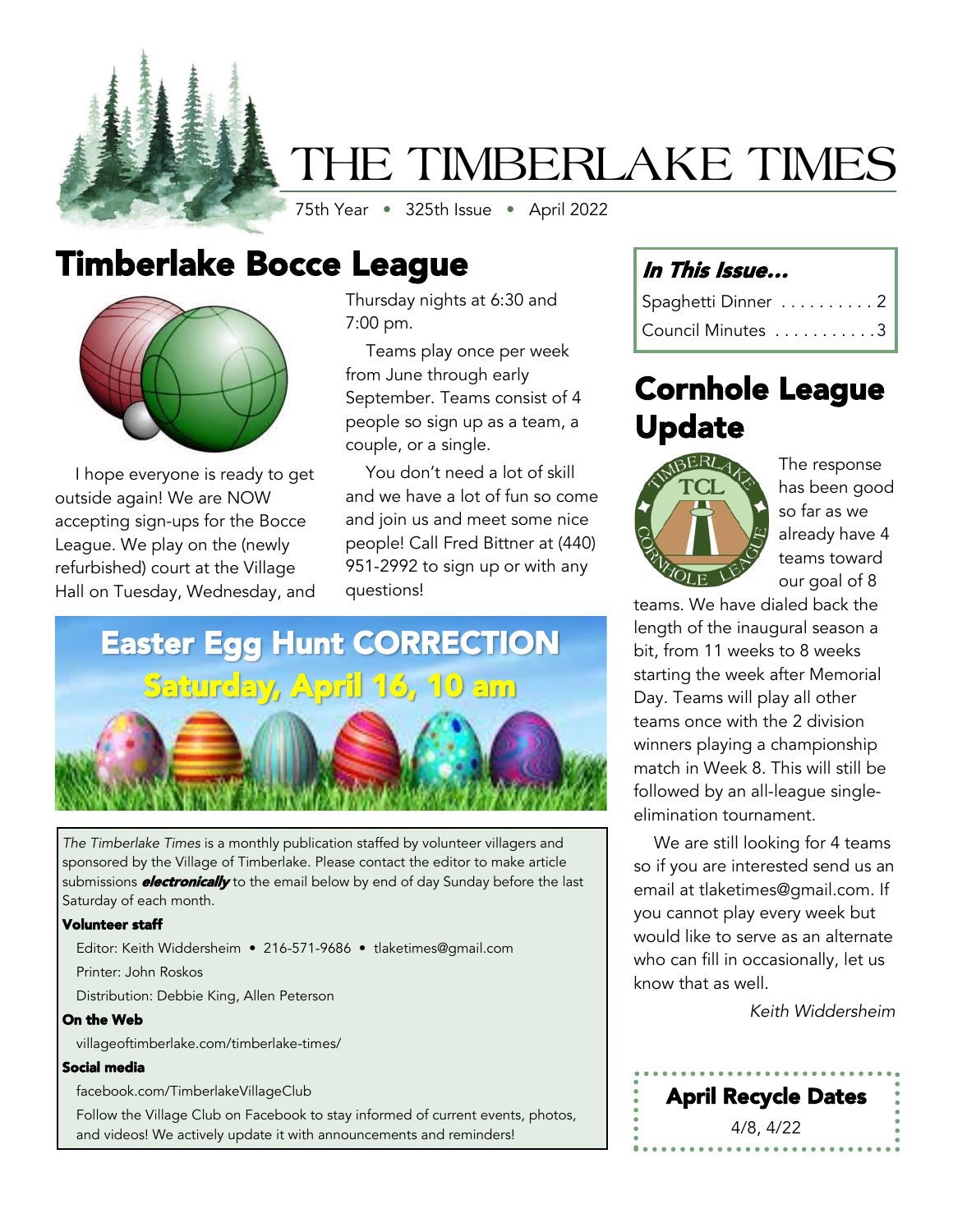## Memories of Timberlake

My Dad built a house on Owaissa (the cherry red house) in the early 1950s and Jack and Dorrie raised 9 kids there. I was born and raised here and moved out in 1978. I always tell people that I'm not very adventurous. I only live about 12 houses from where I was born.

Timberlake was a great place to grow up. In the 60s there were houses being built, but still a lot of wooded lots. Everyone knew

their neighbors both next door and down the street and all around the Village. Each year the 4th of July Carnival started with a parade, rides on the old fire truck, children's games and then the carnival with booths and gambling, and finally the fireworks, set off by Men's Club, after a few. One year a huge storm came in the evening of the carnival and wiped the booths down, trees and wires were down all over the Village.

We had the beach in the summer, sledding at the playground in the winter. Raking leaves and burning them in the street in the fall. The CEI factory would let off pressure once in a while that was so loud you couldn't hear yourself think. The factory also let off a lot of ash and soot that we learned to live with. Thankfully, that is all gone.

*Nancy O'Conner Stoneman*

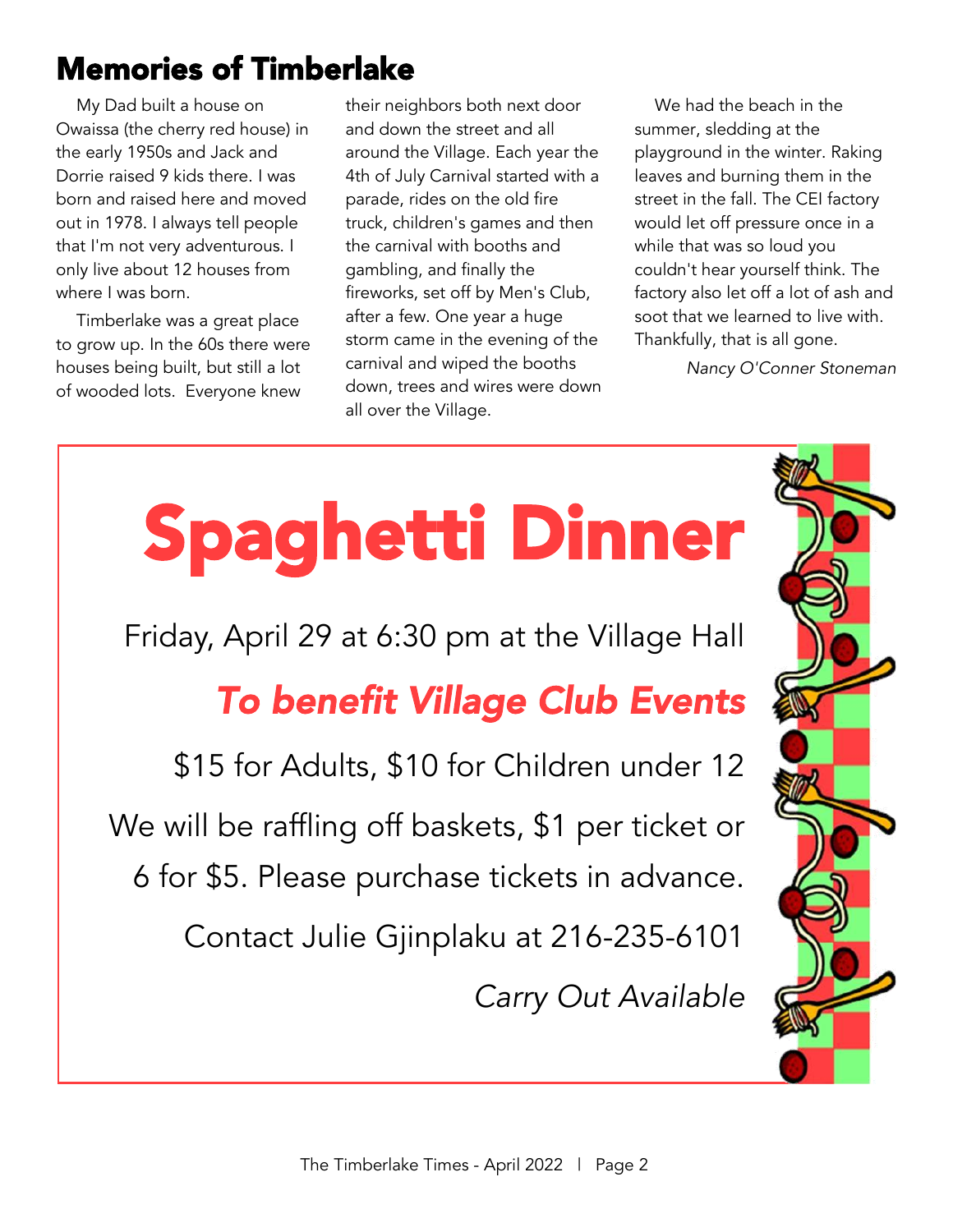#### **RECORDS OF PROCEEDINGS**

Village of Timberlake Council Regular Meeting Held at the Village of Timberlake Hall at 6:30 PM March 15, 2022

Mayor John Marra presiding.

#### **Roll Call of Council Members Present:**

Cynthia Hardwick, Ryan Konrad, Nancy Marra, Dr. Sharma, Kevin Thompson

#### **Personnel in Attendance:**

James O'Leary Solicitor John H. Roskos Fiscal Officer Sue Scofield Chief, Police Department

#### **Opening of Meeting 6:30 PM**

Meeting began at 6:30 PM with the pledge of allegiance, and the Mayor's opening prayer.

#### **Public Comment, Good & Welfare:**

No comments from the public.

#### **Reading & Disposition of the Minutes:**

a. Regular Council Meeting 2/15/2022- a motion was made by Mrs. Marra to approve the February, 15, 2022 minutes; seconded by Dr. Sharma; roll call. All members of Council present voted in favor.

#### **Accepting resignation of Stanley Roediger as member of Council:**

Dr. Sharma made a motion to accept Stanley Roediger's resignation as member of Council; Mr. Thompson seconded the motion. Roll call: all members of Council present voted in favor.

#### **Legislation:**

a.) Resolution No. 2022-07 (2nd Reading) A resolution declaring surplus property and directing the Fiscal Officer and authorizing all actions necessary to effect the sale and/or credit value of same, and declaring an emergency.

1st Reading: 2/15/2022; Resolution No. 2022-07 was presented for second reading.

b.) Resolution No. 2022-10 (Rules Suspended) Requesting the certification by the County Auditor of the amount to be raised by a 4.2 mill renewal levy, and declaring an emergency. Mrs, Marra made a motion to suspend the three reading rule. Dr. Sharma seconded the motion; All members of Council present voted in favor of suspending the rules.

Mrs. Marra made a motion to approve Resolution No. 2022-10; Dr. Sharma seconded the motion.

The Fiscal Officer gave a summary of the purpose of this

renewal levy, and its history. This resolution asks the auditor to certify the amount to be raised.

Roll call: all members present voted in favor.

c.) Resolution No. 2022-11 (Rules Suspended) A resolution establishing the "2902 Other Special Revenue Fund" of Timberlake Village, Ohio and declaring an emergency. Mrs. Marra made a motion to suspend the three reading rule. Dr. Sharma seconded the motion; All members of Council present voted in favor of suspending the rules.

Mrs. Marra made a motion to approve Resolution No. 2022-11; Dr. Sharma seconded the motion.

This fund is to account for our NOPEC grants.

Roll call: all members present voted in favor.

d.) Resolution No. 2022-12 (Rules Suspended) Accepting a donation by the Village of Kirtland Hills of 2 Used Radar Units, and declaring an emergency. Dr. Sharma made a motion to suspend the three reading rule. Mrs. Hardwick seconded the motion; All members of Council present voted in favor of suspending the rules. Mrs. Marra made a motion to approve Resolution No. 2022-12; Dr. Sharma seconded the motion. All members present voted in favor of approving the Resolution.

Our current radar units are currently twenty years old; received an e-mail from Lieutenant in Kirtland Hills regarding these donated units, which are around 3-4 years old. Will have to pay for installation (\$540.00 to install), but a significant savings overall. Additional discussion related to the donations occurred amongst the Chief, Council, and the Mayor. Chief also discussed calibration of used units (certified until September), and estimated installation date of March 28. Mr. Konrad inquired about running radar, and how often it occurs; Chief discussed difficulties, but it is more possible to run radar at night, such as on brick road (Old Lake Shore Blvd.).

- e.) Resolution No. 2022-13 (Rules Suspended) A resolution hiring James Simone as a part-time Patrolman for the Village of Timberlake, and declaring an emergency. Mrs. Marra made a motion to suspend the three reading rule. Mr. Thompson seconded the motion; All members of Council present voted in favor of suspending the rules. Mrs. Marra made a motion to approve Resolution No. 2022-13; Mrs. Hardwick seconded the motion. All members present voted in favor.
- f.) Resolution No. 2022-14 (Rules Suspended) A resolution hiring Nick Dolbin as a part-time Patrolman for the Village of Timberlake, and declaring an emergency. Dr. Sharma made a motion to suspend the three reading rule. Mrs. Marra seconded the motion; All members of Council present voted in favor of suspending the rules. Mr. Thompson made a motion to approve Resolution No. 2022-14; Dr. Sharma seconded the motion.